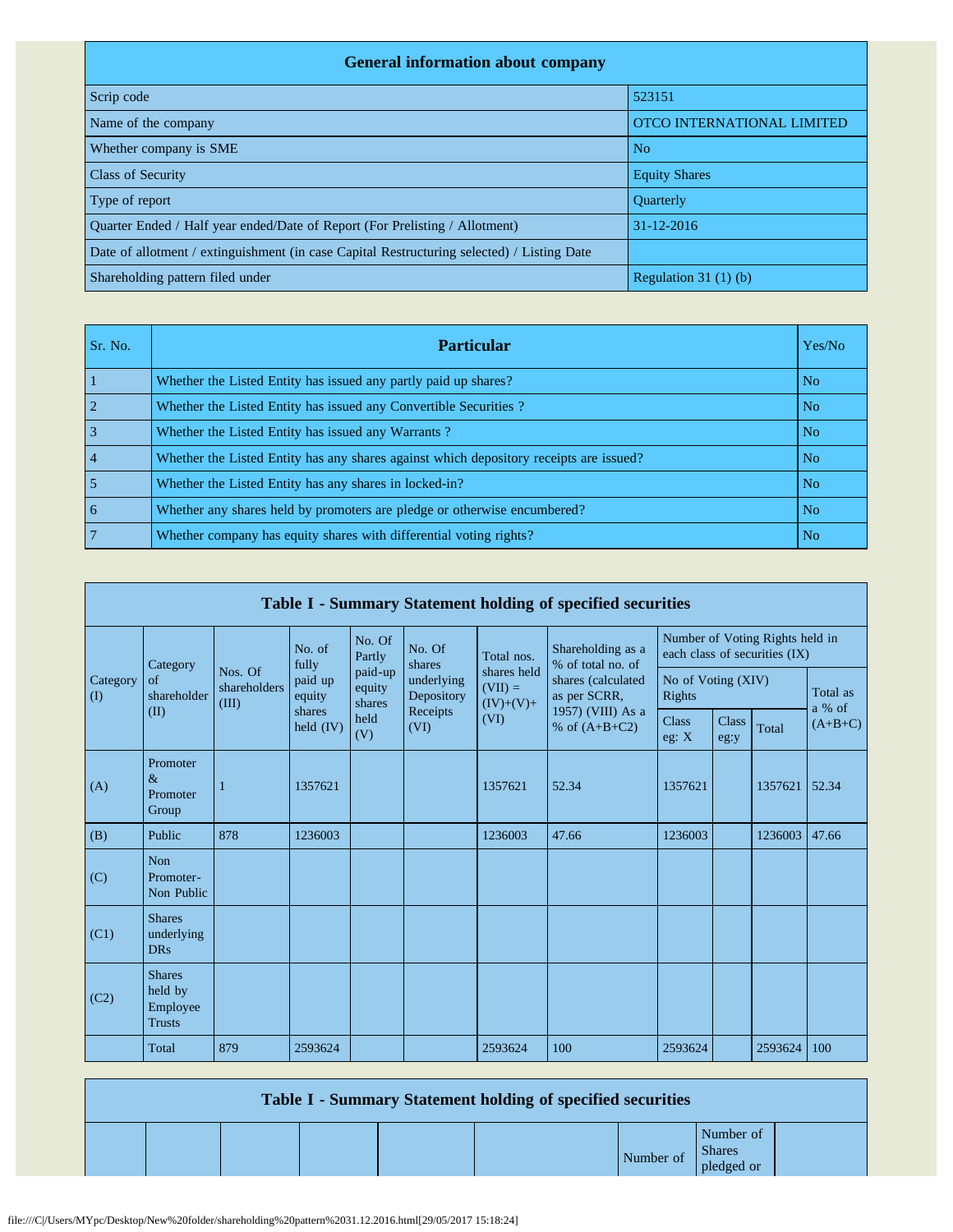| Category<br>Category<br>of |                                                | No. Of<br><b>Shares</b><br>Underlying<br>Outstanding | No. of<br><b>Shares</b><br>Underlying     | No. Of Shares<br>Underlying<br>Outstanding<br>convertible | Shareholding, as a %<br>assuming full<br>conversion of<br>convertible securities (       | Locked in<br>shares (XII) |                                                         | otherwise<br>encumbered<br>(XIII) |                                                       | Number of<br>equity shares<br>held in |
|----------------------------|------------------------------------------------|------------------------------------------------------|-------------------------------------------|-----------------------------------------------------------|------------------------------------------------------------------------------------------|---------------------------|---------------------------------------------------------|-----------------------------------|-------------------------------------------------------|---------------------------------------|
| $\rm(D)$                   | shareholder<br>(II)                            | convertible<br>securities<br>(X)                     | Outstanding<br><b>Warrants</b><br>$(X_i)$ | securities and<br>No. Of<br>Warrants (Xi)<br>(a)          | as a percentage of<br>diluted share capital)<br>$(XI)=(VII)+(X) As a$<br>% of $(A+B+C2)$ | No.<br>(a)                | As a<br>$%$ of<br>total<br><b>Shares</b><br>held<br>(b) | No.<br>(a)                        | As a<br>% of<br>total<br><b>Shares</b><br>held<br>(b) | dematerialized<br>form $(XIV)$        |
| (A)                        | Promoter<br>$\&$<br>Promoter<br>Group          |                                                      |                                           |                                                           | 52.34                                                                                    |                           |                                                         |                                   |                                                       | 1357621                               |
| (B)                        | Public                                         |                                                      |                                           |                                                           | 47.66                                                                                    |                           |                                                         |                                   |                                                       | 1075456                               |
| (C)                        | Non<br>Promoter-<br>Non Public                 |                                                      |                                           |                                                           |                                                                                          |                           |                                                         |                                   |                                                       |                                       |
| (C1)                       | <b>Shares</b><br>underlying<br><b>DRs</b>      |                                                      |                                           |                                                           |                                                                                          |                           |                                                         |                                   |                                                       |                                       |
| (C2)                       | Shares held<br>by<br>Employee<br><b>Trusts</b> |                                                      |                                           |                                                           |                                                                                          |                           |                                                         |                                   |                                                       |                                       |
|                            | Total                                          |                                                      |                                           |                                                           | 100                                                                                      |                           |                                                         |                                   |                                                       | 2433077                               |

|                                                                             | Table II - Statement showing shareholding pattern of the Promoter and Promoter Group                    |                                                                                      |                            |                                                          |                                |                                    |                                                                                                     |                                                                  |               |         |                                 |  |
|-----------------------------------------------------------------------------|---------------------------------------------------------------------------------------------------------|--------------------------------------------------------------------------------------|----------------------------|----------------------------------------------------------|--------------------------------|------------------------------------|-----------------------------------------------------------------------------------------------------|------------------------------------------------------------------|---------------|---------|---------------------------------|--|
|                                                                             |                                                                                                         |                                                                                      | No. of                     | No.<br>Of                                                |                                |                                    | Shareholding<br>as a % of                                                                           | Number of Voting Rights held in<br>each class of securities (IX) |               |         |                                 |  |
| Sr.                                                                         | Category &<br>Name of the                                                                               | Nos. Of<br>shareholders                                                              | fully<br>paid up<br>equity | Partly<br>paid-<br>up<br>equity<br>shares<br>held<br>(V) | No. Of<br>shares<br>underlying | Total nos.<br>shares<br>held (VII) | total no. of<br>shares<br>(calculated<br>as per<br>SCRR,<br>1957) (VIII)<br>As a % of<br>$(A+B+C2)$ | No of Voting (XIV)<br>Rights                                     |               |         | Total<br>as a %                 |  |
|                                                                             | Shareholders (I)                                                                                        | (III)                                                                                | shares<br>held<br>(IV)     |                                                          | Depository<br>Receipts<br>(VI) | $=$<br>$(IV)+(V)+$<br>(VI)         |                                                                                                     | Class<br>eg: X                                                   | Class<br>eg:y | Total   | of<br>Total<br>Voting<br>rights |  |
| $\mathbf{A}$                                                                |                                                                                                         | Table II - Statement showing shareholding pattern of the Promoter and Promoter Group |                            |                                                          |                                |                                    |                                                                                                     |                                                                  |               |         |                                 |  |
| (1)                                                                         | Indian                                                                                                  |                                                                                      |                            |                                                          |                                |                                    |                                                                                                     |                                                                  |               |         |                                 |  |
| (a)                                                                         | Individuals/Hindu<br>undivided Family                                                                   |                                                                                      | 1357621                    |                                                          |                                | 1357621                            | 52.34                                                                                               | 1357621                                                          |               | 1357621 | 52.34                           |  |
| Sub-Total $(A)(1)$                                                          |                                                                                                         | $\mathbf{1}$                                                                         | 1357621                    |                                                          |                                | 1357621                            | 52.34                                                                                               | 1357621                                                          |               | 1357621 | 52.34                           |  |
| (2)                                                                         | Foreign                                                                                                 |                                                                                      |                            |                                                          |                                |                                    |                                                                                                     |                                                                  |               |         |                                 |  |
| Total Shareholding of<br>Promoter and Promoter<br>Group $(A)=(A)(1)+(A)(2)$ |                                                                                                         | 1                                                                                    | 1357621                    |                                                          |                                | 1357621                            | 52.34                                                                                               | 1357621                                                          |               | 1357621 | 52.34                           |  |
| $\, {\bf B}$                                                                | Table III - Statement showing shareholding pattern of the Public shareholder                            |                                                                                      |                            |                                                          |                                |                                    |                                                                                                     |                                                                  |               |         |                                 |  |
| (1)                                                                         | <b>Institutions</b>                                                                                     |                                                                                      |                            |                                                          |                                |                                    |                                                                                                     |                                                                  |               |         |                                 |  |
| (3)                                                                         | Non-institutions                                                                                        |                                                                                      |                            |                                                          |                                |                                    |                                                                                                     |                                                                  |               |         |                                 |  |
| (a(i))                                                                      | Individuals -<br>i.Individual<br>shareholders<br>holding nominal<br>share capital up<br>to Rs. 2 lakhs. | 789                                                                                  | 355242                     |                                                          |                                | 355242                             | 13.7                                                                                                | 355242                                                           |               | 355242  | 13.7                            |  |
|                                                                             | Individuals - ii.                                                                                       |                                                                                      |                            |                                                          |                                |                                    |                                                                                                     |                                                                  |               |         |                                 |  |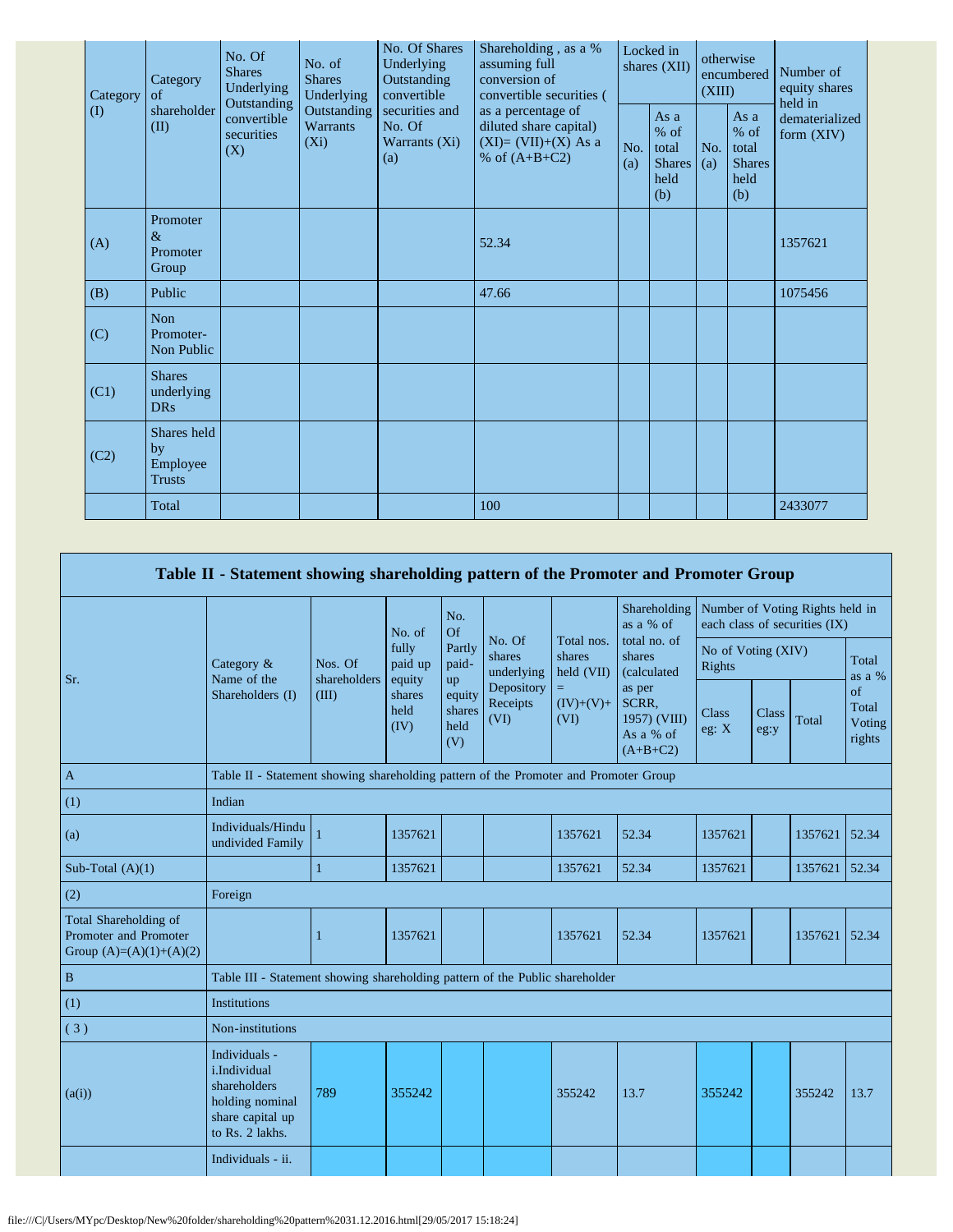| (a(ii))                                                           | Individual<br>shareholders<br>holding nominal<br>share capital in<br>excess of Rs. 2<br>lakhs. | 18  | 831582  |  | 831582  | 32.06 | 831582  | 831582        | 32.06 |
|-------------------------------------------------------------------|------------------------------------------------------------------------------------------------|-----|---------|--|---------|-------|---------|---------------|-------|
| (e)                                                               | Any Other<br>(specify)                                                                         | 71  | 49179   |  | 49179   | 1.9   | 49179   | 49179         | 1.9   |
| Sub-Total $(B)(3)$                                                |                                                                                                | 878 | 1236003 |  | 1236003 | 47.66 | 1236003 | 1236003       | 47.66 |
| <b>Total Public</b><br>Shareholding<br>$(B)=(B)(1)+(B)(2)+(B)(3)$ |                                                                                                | 878 | 1236003 |  | 1236003 | 47.66 | 1236003 | 1236003 47.66 |       |
| C                                                                 | Table IV - Statement showing shareholding pattern of the Non Promoter- Non Public shareholder  |     |         |  |         |       |         |               |       |
| Total ( $A+B+C2$ )                                                |                                                                                                | 879 | 2593624 |  | 2593624 | 100   | 2593624 | 2593624       | 100   |
| Total $(A+B+C)$                                                   |                                                                                                | 879 | 2593624 |  | 2593624 | 100   | 2593624 | 2593624       | 100   |

|                                                                             |                                                 |                                                                                      |                                                                                                               | Table II - Statement showing shareholding pattern of the Promoter and Promoter Group          |                                        |                                                         |                                                                               |                                                         |                                       |  |  |
|-----------------------------------------------------------------------------|-------------------------------------------------|--------------------------------------------------------------------------------------|---------------------------------------------------------------------------------------------------------------|-----------------------------------------------------------------------------------------------|----------------------------------------|---------------------------------------------------------|-------------------------------------------------------------------------------|---------------------------------------------------------|---------------------------------------|--|--|
| Sr.                                                                         | No. Of<br><b>Shares</b><br>Underlying           | No. of<br><b>Shares</b><br>Underlying                                                | No. Of Shares<br>Underlying<br>Outstanding<br>convertible<br>securities and<br>No. Of<br>Warrants (Xi)<br>(a) | Shareholding, as a<br>% assuming full<br>conversion of<br>convertible securities              | Number of<br>Locked in<br>shares (XII) |                                                         | Number of<br><b>Shares</b><br>pledged or<br>otherwise<br>encumbered<br>(XIII) |                                                         | Number of<br>equity shares<br>held in |  |  |
|                                                                             | Outstanding<br>convertible<br>securities<br>(X) | Outstanding<br>Warrants<br>$(X_i)$                                                   |                                                                                                               | (as a percentage of<br>diluted share capital)<br>$(XI)=(VII)+(X) As$<br>a % of $(A+B+C2)$     | No.<br>(a)                             | As a<br>$%$ of<br>total<br><b>Shares</b><br>held<br>(b) | No.<br>(a)                                                                    | As a<br>$%$ of<br>total<br><b>Shares</b><br>held<br>(b) | dematerialized<br>form (XIV)          |  |  |
| A                                                                           |                                                 | Table II - Statement showing shareholding pattern of the Promoter and Promoter Group |                                                                                                               |                                                                                               |                                        |                                                         |                                                                               |                                                         |                                       |  |  |
| (1)                                                                         | Indian                                          |                                                                                      |                                                                                                               |                                                                                               |                                        |                                                         |                                                                               |                                                         |                                       |  |  |
| (a)                                                                         |                                                 |                                                                                      |                                                                                                               | 52.34                                                                                         |                                        |                                                         |                                                                               |                                                         | 1357621                               |  |  |
| Sub-Total $(A)(1)$                                                          |                                                 |                                                                                      |                                                                                                               | 52.34                                                                                         |                                        |                                                         |                                                                               |                                                         | 1357621                               |  |  |
| (2)                                                                         | Foreign                                         |                                                                                      |                                                                                                               |                                                                                               |                                        |                                                         |                                                                               |                                                         |                                       |  |  |
| Total Shareholding of<br>Promoter and Promoter<br>Group $(A)=(A)(1)+(A)(2)$ |                                                 |                                                                                      |                                                                                                               | 52.34                                                                                         |                                        |                                                         |                                                                               |                                                         | 1357621                               |  |  |
| $\, {\bf B}$                                                                |                                                 |                                                                                      |                                                                                                               | Table III - Statement showing shareholding pattern of the Public shareholder                  |                                        |                                                         |                                                                               |                                                         |                                       |  |  |
| (1)                                                                         | <b>Institutions</b>                             |                                                                                      |                                                                                                               |                                                                                               |                                        |                                                         |                                                                               |                                                         |                                       |  |  |
| (3)                                                                         | Non-institutions                                |                                                                                      |                                                                                                               |                                                                                               |                                        |                                                         |                                                                               |                                                         |                                       |  |  |
| (a(i))                                                                      |                                                 |                                                                                      |                                                                                                               | 13.7                                                                                          |                                        |                                                         |                                                                               |                                                         | 200940                                |  |  |
| (a(ii))                                                                     |                                                 |                                                                                      |                                                                                                               | 32.06                                                                                         |                                        |                                                         |                                                                               |                                                         | 831582                                |  |  |
| (e)                                                                         |                                                 |                                                                                      |                                                                                                               | 1.9                                                                                           |                                        |                                                         |                                                                               |                                                         | 42934                                 |  |  |
| Sub-Total $(B)(3)$                                                          |                                                 |                                                                                      |                                                                                                               | 47.66                                                                                         |                                        |                                                         |                                                                               |                                                         | 1075456                               |  |  |
| <b>Total Public</b><br>Shareholding<br>$(B)=(B)(1)+(B)(2)+(B)(3)$           |                                                 |                                                                                      |                                                                                                               | 47.66                                                                                         |                                        |                                                         |                                                                               |                                                         | 1075456                               |  |  |
| $\mathbf C$                                                                 |                                                 |                                                                                      |                                                                                                               | Table IV - Statement showing shareholding pattern of the Non Promoter- Non Public shareholder |                                        |                                                         |                                                                               |                                                         |                                       |  |  |
| Total $(A+B+C2)$                                                            |                                                 |                                                                                      |                                                                                                               | 100                                                                                           |                                        |                                                         |                                                                               |                                                         | 2433077                               |  |  |
| Total $(A+B+C)$                                                             |                                                 |                                                                                      |                                                                                                               | 100                                                                                           |                                        |                                                         |                                                                               |                                                         | 2433077                               |  |  |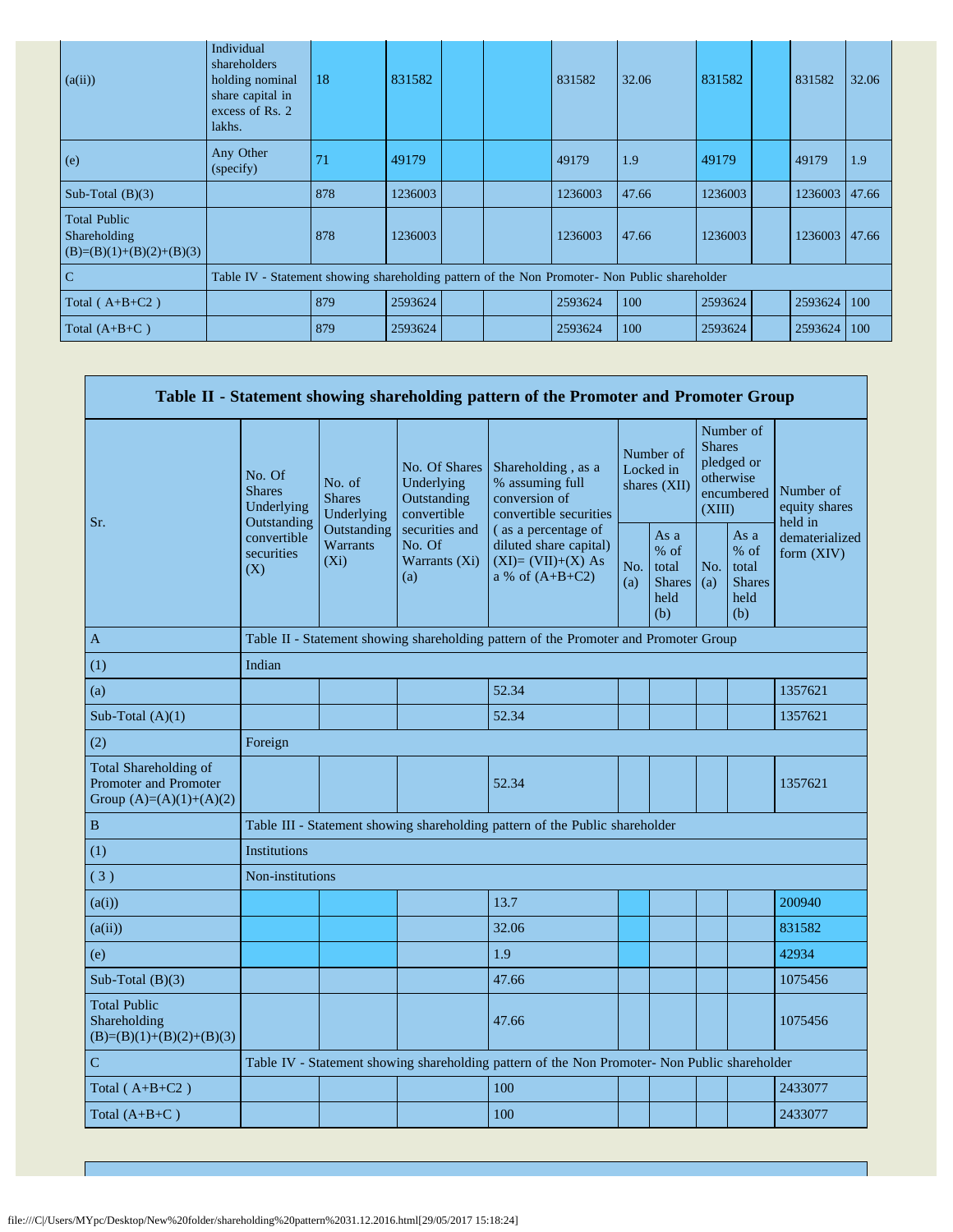| Individuals/Hindu undivided Family                                                                                                                                                       |                                                               |                       |  |  |  |  |  |  |  |
|------------------------------------------------------------------------------------------------------------------------------------------------------------------------------------------|---------------------------------------------------------------|-----------------------|--|--|--|--|--|--|--|
| Searial No.                                                                                                                                                                              | $\mathbf{1}$                                                  |                       |  |  |  |  |  |  |  |
| Name of the<br>Shareholders (I)                                                                                                                                                          | PRADEEP KUMAR PANDA                                           | Click here to go back |  |  |  |  |  |  |  |
| PAN (II)                                                                                                                                                                                 | AFPPP0757B                                                    | Total                 |  |  |  |  |  |  |  |
| No. of fully paid<br>up equity shares<br>held (IV)                                                                                                                                       | 1357621                                                       | 1357621               |  |  |  |  |  |  |  |
| No. Of Partly<br>paid-up equity<br>shares held (V)                                                                                                                                       |                                                               |                       |  |  |  |  |  |  |  |
| No. Of shares<br>underlying<br>Depository<br>Receipts (VI)                                                                                                                               |                                                               |                       |  |  |  |  |  |  |  |
| Total nos. shares<br>held $(VII) =$<br>$(IV)+(V)+(VI)$                                                                                                                                   | 1357621                                                       | 1357621               |  |  |  |  |  |  |  |
| Shareholding as a<br>% of total no. of<br>shares (calculated<br>as per SCRR,<br>1957) (VIII) As a<br>% of $(A+B+C2)$                                                                     | 52.34                                                         | 52.34                 |  |  |  |  |  |  |  |
|                                                                                                                                                                                          | Number of Voting Rights held in each class of securities (IX) |                       |  |  |  |  |  |  |  |
| Class eg:X                                                                                                                                                                               | 1357621                                                       | 1357621               |  |  |  |  |  |  |  |
| Class eg:y                                                                                                                                                                               |                                                               |                       |  |  |  |  |  |  |  |
| Total                                                                                                                                                                                    | 1357621                                                       | 1357621               |  |  |  |  |  |  |  |
| Total as a % of<br><b>Total Voting rights</b>                                                                                                                                            | 52.34                                                         | 52.34                 |  |  |  |  |  |  |  |
| No. Of Shares<br>Underlying<br>Outstanding<br>convertible<br>securities $(X)$                                                                                                            |                                                               |                       |  |  |  |  |  |  |  |
| No. of Shares<br>Underlying<br>Outstanding<br>Warrants (Xi)                                                                                                                              |                                                               |                       |  |  |  |  |  |  |  |
| No. Of Shares<br>Underlying<br>Outstanding<br>convertible<br>securities and No.<br>Of Warrants (Xi)<br>(a)                                                                               |                                                               |                       |  |  |  |  |  |  |  |
| Shareholding, as a<br>% assuming full<br>conversion of<br>convertible<br>securities (as a<br>percentage of<br>diluted share<br>capital) (XI)=<br>$(VII)+(Xi)(a)$ As a<br>% of $(A+B+C2)$ | 52.34                                                         | 52.34                 |  |  |  |  |  |  |  |
| Number of Locked in shares (XII)                                                                                                                                                         |                                                               |                       |  |  |  |  |  |  |  |
| No. $(a)$                                                                                                                                                                                |                                                               |                       |  |  |  |  |  |  |  |
| As a % of total                                                                                                                                                                          |                                                               |                       |  |  |  |  |  |  |  |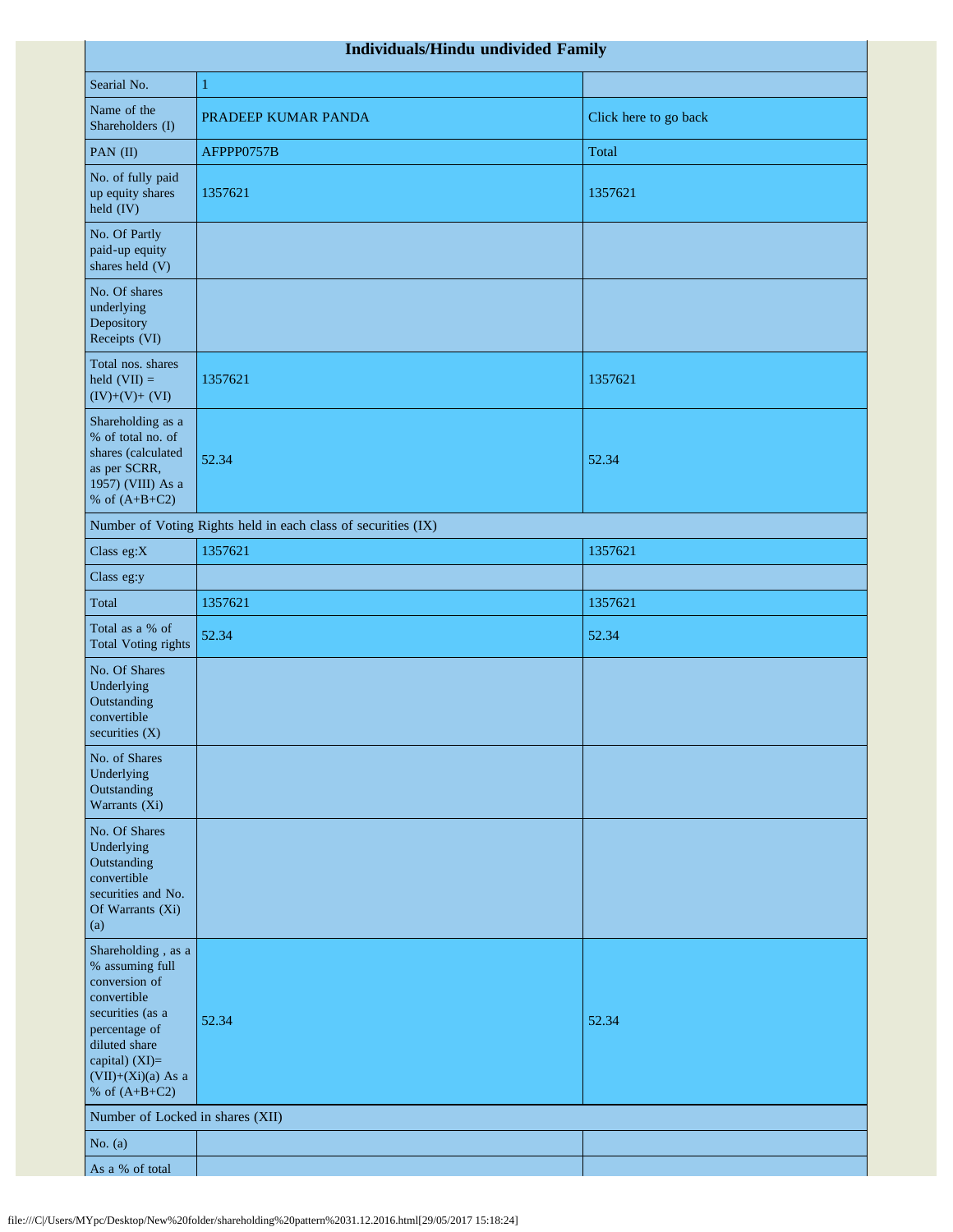| Shares held (b)                                                      |                                                         |         |  |  |  |  |  |  |  |  |
|----------------------------------------------------------------------|---------------------------------------------------------|---------|--|--|--|--|--|--|--|--|
|                                                                      | Number of Shares pledged or otherwise encumbered (XIII) |         |  |  |  |  |  |  |  |  |
| No. $(a)$                                                            |                                                         |         |  |  |  |  |  |  |  |  |
| As a % of total<br>Shares held (b)                                   |                                                         |         |  |  |  |  |  |  |  |  |
| Number of equity<br>shares held in<br>dematerialized<br>form $(XIV)$ | 1357621                                                 | 1357621 |  |  |  |  |  |  |  |  |
| Reason for not providing PAN                                         |                                                         |         |  |  |  |  |  |  |  |  |
| Reason for not<br>providing PAN                                      |                                                         |         |  |  |  |  |  |  |  |  |

|                                                                                                                               | Individuals - ii. Individual shareholders holding nominal share capital in excess of Rs. 2 lakhs. |                                                               |                                  |                                 |                                |                                                |                                                |  |  |  |  |  |
|-------------------------------------------------------------------------------------------------------------------------------|---------------------------------------------------------------------------------------------------|---------------------------------------------------------------|----------------------------------|---------------------------------|--------------------------------|------------------------------------------------|------------------------------------------------|--|--|--|--|--|
| Searial No.                                                                                                                   | 1                                                                                                 | $\overline{c}$                                                | 3                                | $\overline{4}$                  | $\mathfrak{S}$                 | $\sqrt{6}$                                     | $\boldsymbol{7}$                               |  |  |  |  |  |
| Name of the<br>Shareholders<br>(1)                                                                                            | <b>MALATILATA</b><br><b>SAHOO</b>                                                                 | <b>ASHIMA</b><br><b>CHAKRABORTY</b>                           | <b>DAMODAR</b><br><b>TRIBEDI</b> | <b>PADMAJA</b><br><b>MISHRA</b> | PRABHUDAYAL<br><b>SENAPATI</b> | <b>RAMESH</b><br><b>CHANDRA</b><br><b>SAHU</b> | <b>BAPPA</b><br><b>DITAYA</b><br><b>PARIDA</b> |  |  |  |  |  |
| PAN (II)                                                                                                                      | FBBPS7407A                                                                                        | AGCPC1920B                                                    | AHNPT1985H                       | AUTPM5792Q                      | ARCPS7078K                     | BHQPS6895D                                     | AZTPP8783B                                     |  |  |  |  |  |
| No. of fully<br>paid up equity<br>shares held<br>(IV)                                                                         | 75000                                                                                             | 70894                                                         | 61578                            | 49625                           | 49000                          | 49000                                          | 49000                                          |  |  |  |  |  |
| No. Of Partly<br>paid-up equity<br>shares held<br>(V)                                                                         |                                                                                                   |                                                               |                                  |                                 |                                |                                                |                                                |  |  |  |  |  |
| No. Of shares<br>underlying<br>Depository<br>Receipts (VI)                                                                    |                                                                                                   |                                                               |                                  |                                 |                                |                                                |                                                |  |  |  |  |  |
| Total nos.<br>shares held<br>$(VII) =$<br>$(IV)+(V)+$<br>(VI)                                                                 | 75000                                                                                             | 70894                                                         | 61578                            | 49625                           | 49000                          | 49000                                          | 49000                                          |  |  |  |  |  |
| Shareholding<br>as a % of<br>total no. of<br>shares<br>(calculated as<br>per SCRR,<br>1957) (VIII)<br>As a % of<br>$(A+B+C2)$ | 2.89                                                                                              | 2.73                                                          | 2.37                             | 1.91                            | 1.89                           | 1.89                                           | 1.89                                           |  |  |  |  |  |
|                                                                                                                               |                                                                                                   | Number of Voting Rights held in each class of securities (IX) |                                  |                                 |                                |                                                |                                                |  |  |  |  |  |
| Class eg: X                                                                                                                   | 75000                                                                                             | 70894                                                         | 61578                            | 49625                           | 49000                          | 49000                                          | 49000                                          |  |  |  |  |  |
| Class eg:y                                                                                                                    |                                                                                                   |                                                               |                                  |                                 |                                |                                                |                                                |  |  |  |  |  |
| Total                                                                                                                         | 75000                                                                                             | 70894                                                         | 61578                            | 49625                           | 49000                          | 49000                                          | 49000                                          |  |  |  |  |  |
| Total as a %<br>of Total<br>Voting rights                                                                                     | 2.89                                                                                              | 2.73                                                          | 2.37                             | 1.91                            | 1.89                           | 1.89                                           | 1.89                                           |  |  |  |  |  |
| No. Of Shares<br>Underlying<br>Outstanding<br>convertible                                                                     |                                                                                                   |                                                               |                                  |                                 |                                |                                                |                                                |  |  |  |  |  |

r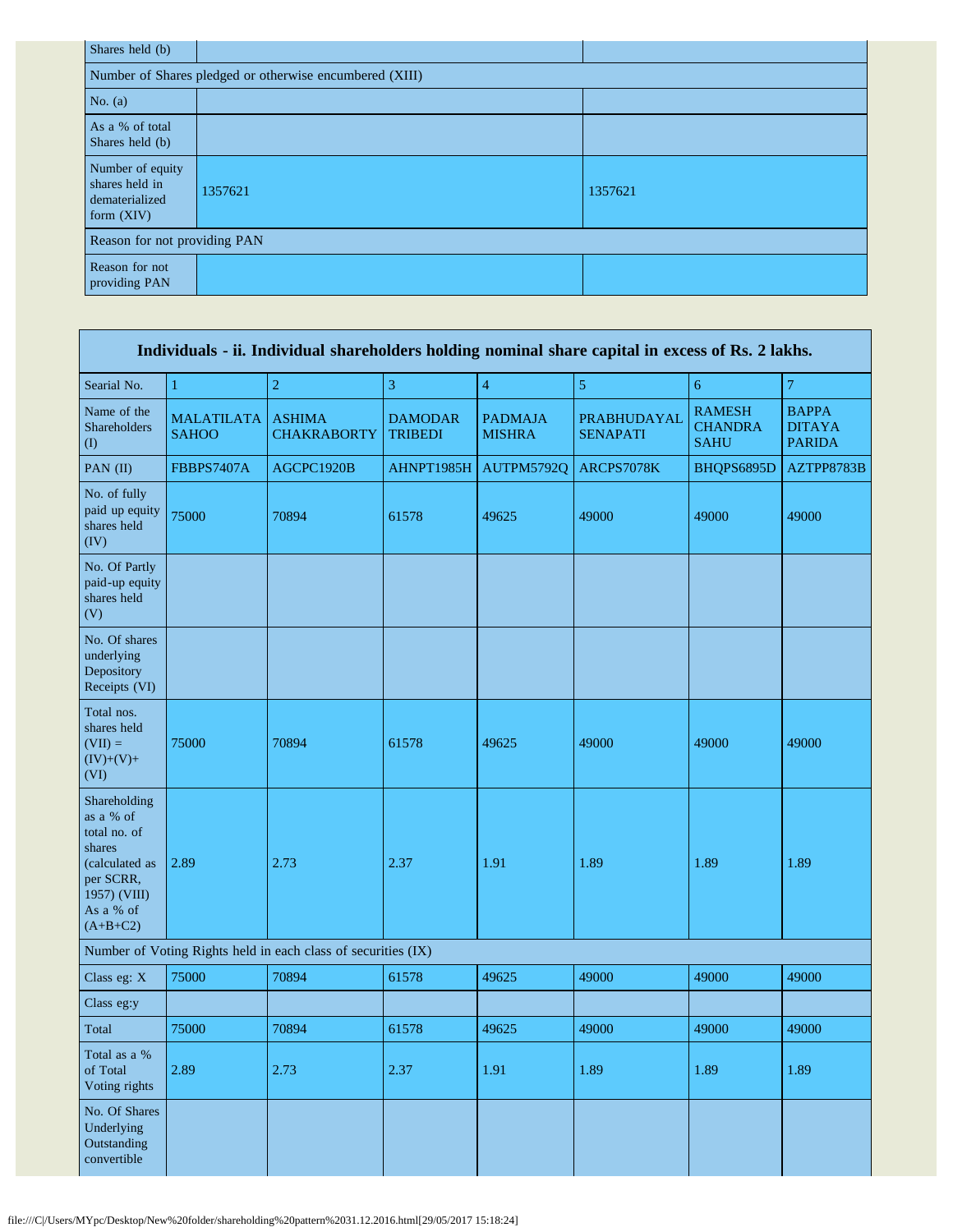| securities $(X)$                                                                                                                                                                                   |                                  |       |       |       |       |       |       |
|----------------------------------------------------------------------------------------------------------------------------------------------------------------------------------------------------|----------------------------------|-------|-------|-------|-------|-------|-------|
| No. of Shares<br>Underlying<br>Outstanding<br>Warrants (Xi)                                                                                                                                        |                                  |       |       |       |       |       |       |
| No. Of Shares<br>Underlying<br>Outstanding<br>convertible<br>securities and<br>No. Of<br>Warrants (Xi)<br>(a)                                                                                      |                                  |       |       |       |       |       |       |
| Shareholding,<br>as a $\%$<br>assuming full<br>conversion of<br>convertible<br>securities (as<br>a percentage<br>of diluted<br>share capital)<br>$(XI)=$<br>$(VII)+(X)$ As<br>a % of<br>$(A+B+C2)$ | 2.89                             | 2.73  | 2.37  | 1.91  | 1.89  | 1.89  | 1.89  |
|                                                                                                                                                                                                    | Number of Locked in shares (XII) |       |       |       |       |       |       |
| No. $(a)$                                                                                                                                                                                          |                                  |       |       |       |       |       |       |
| As a % of<br>total Shares<br>held (b)                                                                                                                                                              |                                  |       |       |       |       |       |       |
| Number of<br>equity shares<br>held in<br>dematerialized<br>form (XIV)                                                                                                                              | 75000                            | 70894 | 61578 | 49625 | 49000 | 49000 | 49000 |
|                                                                                                                                                                                                    | Reason for not providing PAN     |       |       |       |       |       |       |
| Reason for<br>not providing<br><b>PAN</b>                                                                                                                                                          |                                  |       |       |       |       |       |       |

| Individuals - ii. Individual shareholders holding nominal share capital in excess of Rs. 2 lakhs. |                                  |                                   |                                             |                                |                                     |                                    |                                 |
|---------------------------------------------------------------------------------------------------|----------------------------------|-----------------------------------|---------------------------------------------|--------------------------------|-------------------------------------|------------------------------------|---------------------------------|
| Searial No.                                                                                       | 8                                | 9                                 | 10                                          | 11                             | 12                                  | 13                                 | 14                              |
| Name of the<br>Shareholders (I)                                                                   | <b>NIRANJAN</b><br><b>BEHERA</b> | <b>WALME GURI</b><br><b>MARAK</b> | <b>ANAM</b><br><b>CHARAN</b><br><b>SAHU</b> | <b>BHARATI</b><br><b>PADHI</b> | <b>SURESH</b><br><b>MOHINI PANI</b> | <b>MANASIRANI</b><br><b>AGASTI</b> | <b>RAMAKANT</b><br><b>PADHI</b> |
| PAN $(II)$                                                                                        | ALUPB2295H                       | BWNPM7094J                        | FERPS4676J                                  | CRIPP9560K                     | ADJPP0006F                          | BDTPA5270K                         | CRIPP9557N                      |
| No. of fully paid<br>up equity shares<br>held $(IV)$                                              | 49000                            | 49000                             | 49000                                       | 39548                          | 39510                               | 39500                              | 39500                           |
| No. Of Partly<br>paid-up equity<br>shares held (V)                                                |                                  |                                   |                                             |                                |                                     |                                    |                                 |
| No. Of shares<br>underlying<br>Depository<br>Receipts (VI)                                        |                                  |                                   |                                             |                                |                                     |                                    |                                 |
| Total nos. shares<br>held $(VII) =$                                                               | 49000                            | 49000                             | 49000                                       | 39548                          | 39510                               | 39500                              | 39500                           |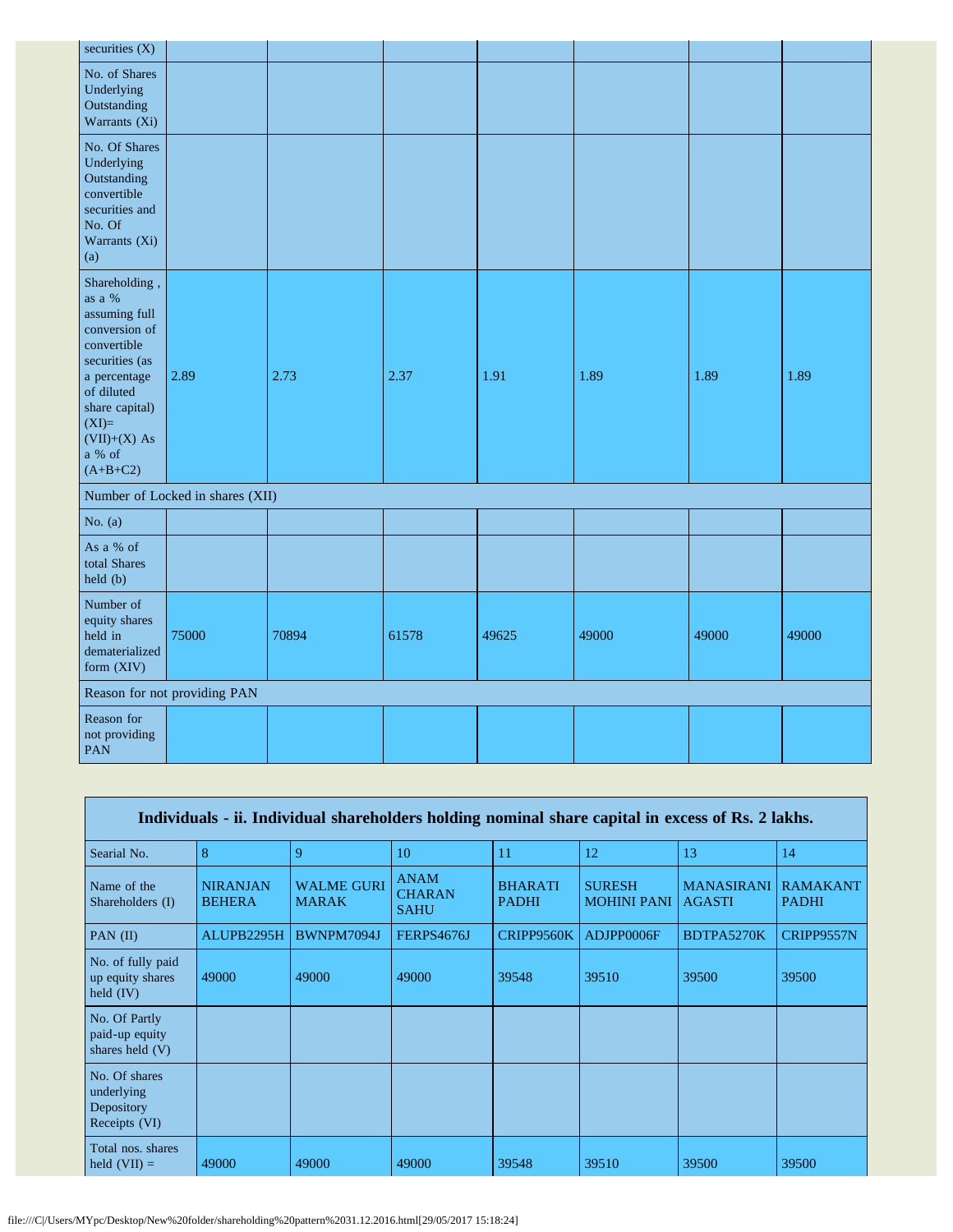| $(IV)+(V)+(VI)$                                                                                                                                                                    |       |       |       |       |       |       |       |
|------------------------------------------------------------------------------------------------------------------------------------------------------------------------------------|-------|-------|-------|-------|-------|-------|-------|
| Shareholding as a<br>% of total no. of<br>shares (calculated<br>as per SCRR,<br>1957) (VIII) As a<br>% of $(A+B+C2)$                                                               | 1.89  | 1.89  | 1.89  | 1.52  | 1.52  | 1.52  | 1.52  |
| Number of Voting Rights held in each class of securities (IX)                                                                                                                      |       |       |       |       |       |       |       |
| Class eg: X                                                                                                                                                                        | 49000 | 49000 | 49000 | 39548 | 39510 | 39500 | 39500 |
| Class eg:y                                                                                                                                                                         |       |       |       |       |       |       |       |
| Total                                                                                                                                                                              | 49000 | 49000 | 49000 | 39548 | 39510 | 39500 | 39500 |
| Total as a % of<br><b>Total Voting rights</b>                                                                                                                                      | 1.89  | 1.89  | 1.89  | 1.52  | 1.52  | 1.52  | 1.52  |
| No. Of Shares<br>Underlying<br>Outstanding<br>convertible<br>securities (X)                                                                                                        |       |       |       |       |       |       |       |
| No. of Shares<br>Underlying<br>Outstanding<br>Warrants (Xi)                                                                                                                        |       |       |       |       |       |       |       |
| No. Of Shares<br>Underlying<br>Outstanding<br>convertible<br>securities and No.<br>Of Warrants (Xi)<br>(a)                                                                         |       |       |       |       |       |       |       |
| Shareholding, as a<br>% assuming full<br>conversion of<br>convertible<br>securities (as a<br>percentage of<br>diluted share<br>capital) (XI)=<br>(VII)+(X) As a %<br>of $(A+B+C2)$ | 1.89  | 1.89  | 1.89  | 1.52  | 1.52  | 1.52  | 1.52  |
| Number of Locked in shares (XII)                                                                                                                                                   |       |       |       |       |       |       |       |
| No. $(a)$                                                                                                                                                                          |       |       |       |       |       |       |       |
| As a % of total<br>Shares held (b)                                                                                                                                                 |       |       |       |       |       |       |       |
| Number of equity<br>shares held in<br>dematerialized<br>form (XIV)                                                                                                                 | 49000 | 49000 | 49000 | 39548 | 39510 | 39500 | 39500 |
| Reason for not providing PAN                                                                                                                                                       |       |       |       |       |       |       |       |
| Reason for not<br>providing PAN                                                                                                                                                    |       |       |       |       |       |       |       |

| Individuals - ii. Individual shareholders holding nominal share capital in excess of Rs. 2 lakhs. |                       |                             |                       |  |  |
|---------------------------------------------------------------------------------------------------|-----------------------|-----------------------------|-----------------------|--|--|
| Searial No.                                                                                       | .5                    | 16                          |                       |  |  |
| Name of the<br>Shareholders (I)                                                                   | <b>UMAKANTA PADHI</b> | <b>SUVENDRA KUMAR PANDA</b> | Click here to go back |  |  |
| $PAN$ (II)                                                                                        | <b>CRIPP9939G</b>     | AOOPP6001C                  | Total                 |  |  |
|                                                                                                   |                       |                             |                       |  |  |

Г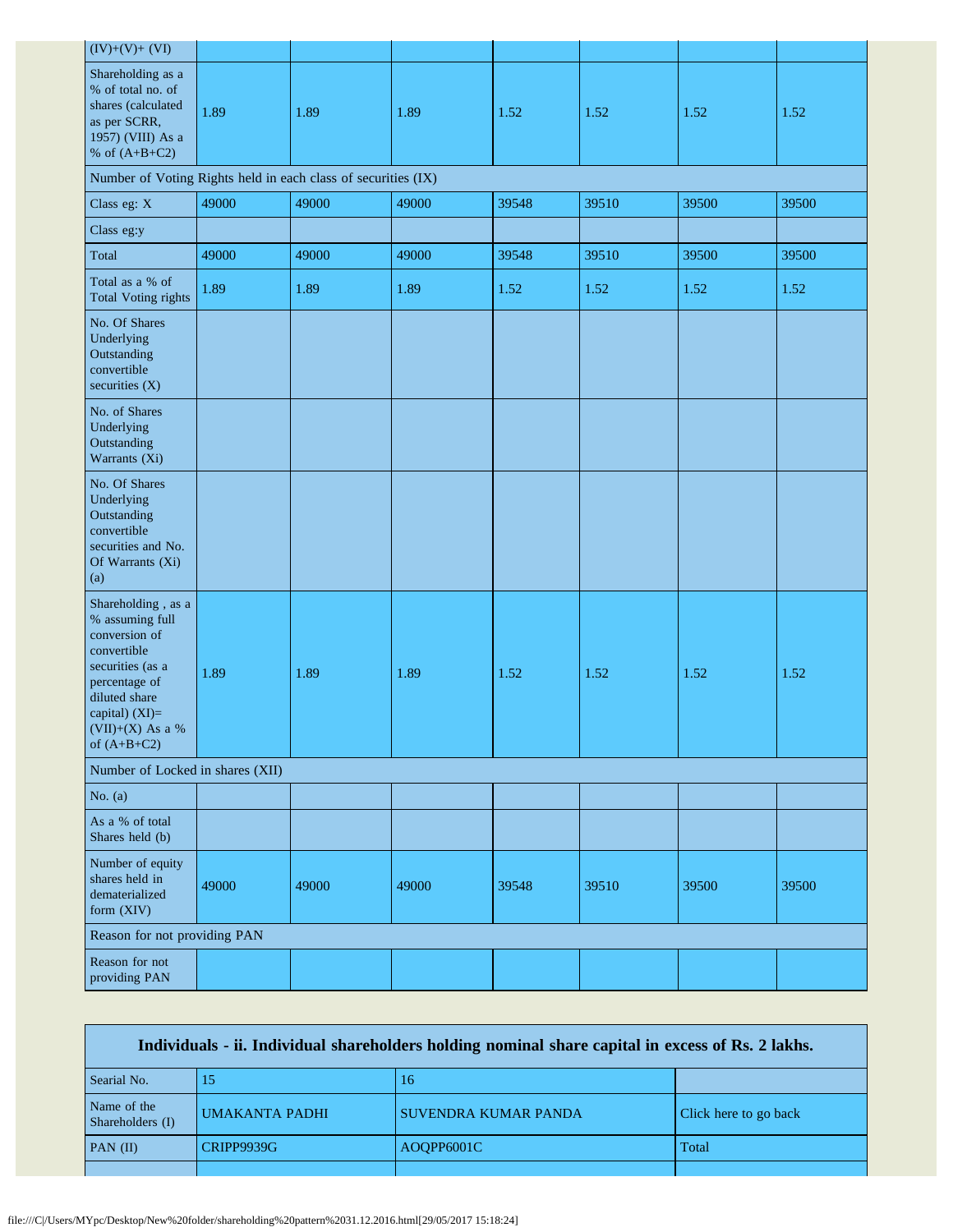| No. of fully paid<br>up equity shares<br>held (IV)                                                                                                                                 | 39500                                                         | 37771 | 786426 |  |
|------------------------------------------------------------------------------------------------------------------------------------------------------------------------------------|---------------------------------------------------------------|-------|--------|--|
| No. Of Partly<br>paid-up equity<br>shares held (V)                                                                                                                                 |                                                               |       |        |  |
| No. Of shares<br>underlying<br>Depository<br>Receipts (VI)                                                                                                                         |                                                               |       |        |  |
| Total nos. shares<br>held $(VII) =$<br>$(IV)+(V)+(VI)$                                                                                                                             | 39500                                                         | 37771 | 786426 |  |
| Shareholding as a<br>% of total no. of<br>shares (calculated<br>as per SCRR,<br>1957) (VIII) As a<br>% of $(A+B+C2)$                                                               | 1.52                                                          | 1.46  | 30.32  |  |
|                                                                                                                                                                                    | Number of Voting Rights held in each class of securities (IX) |       |        |  |
| Class eg: X                                                                                                                                                                        | 39500                                                         | 37771 | 786426 |  |
| Class eg:y                                                                                                                                                                         |                                                               |       |        |  |
| Total                                                                                                                                                                              | 39500                                                         | 37771 | 786426 |  |
| Total as a % of<br><b>Total Voting rights</b>                                                                                                                                      | 1.52                                                          | 1.46  | 30.32  |  |
| No. Of Shares<br>Underlying<br>Outstanding<br>convertible<br>securities $(X)$                                                                                                      |                                                               |       |        |  |
| No. of Shares<br>Underlying<br>Outstanding<br>Warrants (Xi)                                                                                                                        |                                                               |       |        |  |
| No. Of Shares<br>Underlying<br>Outstanding<br>convertible<br>securities and No.<br>Of Warrants (Xi)<br>(a)                                                                         |                                                               |       |        |  |
| Shareholding, as a<br>% assuming full<br>conversion of<br>convertible<br>securities (as a<br>percentage of<br>diluted share<br>capital) (XI)=<br>(VII)+(X) As a %<br>of $(A+B+C2)$ | 1.52                                                          | 1.46  | 30.32  |  |
| Number of Locked in shares (XII)                                                                                                                                                   |                                                               |       |        |  |
| No. $(a)$                                                                                                                                                                          |                                                               |       |        |  |
| As a % of total<br>Shares held (b)                                                                                                                                                 |                                                               |       |        |  |
| Number of equity<br>shares held in<br>dematerialized<br>form (XIV)                                                                                                                 | 39500                                                         | 37771 | 786426 |  |
| Reason for not providing PAN                                                                                                                                                       |                                                               |       |        |  |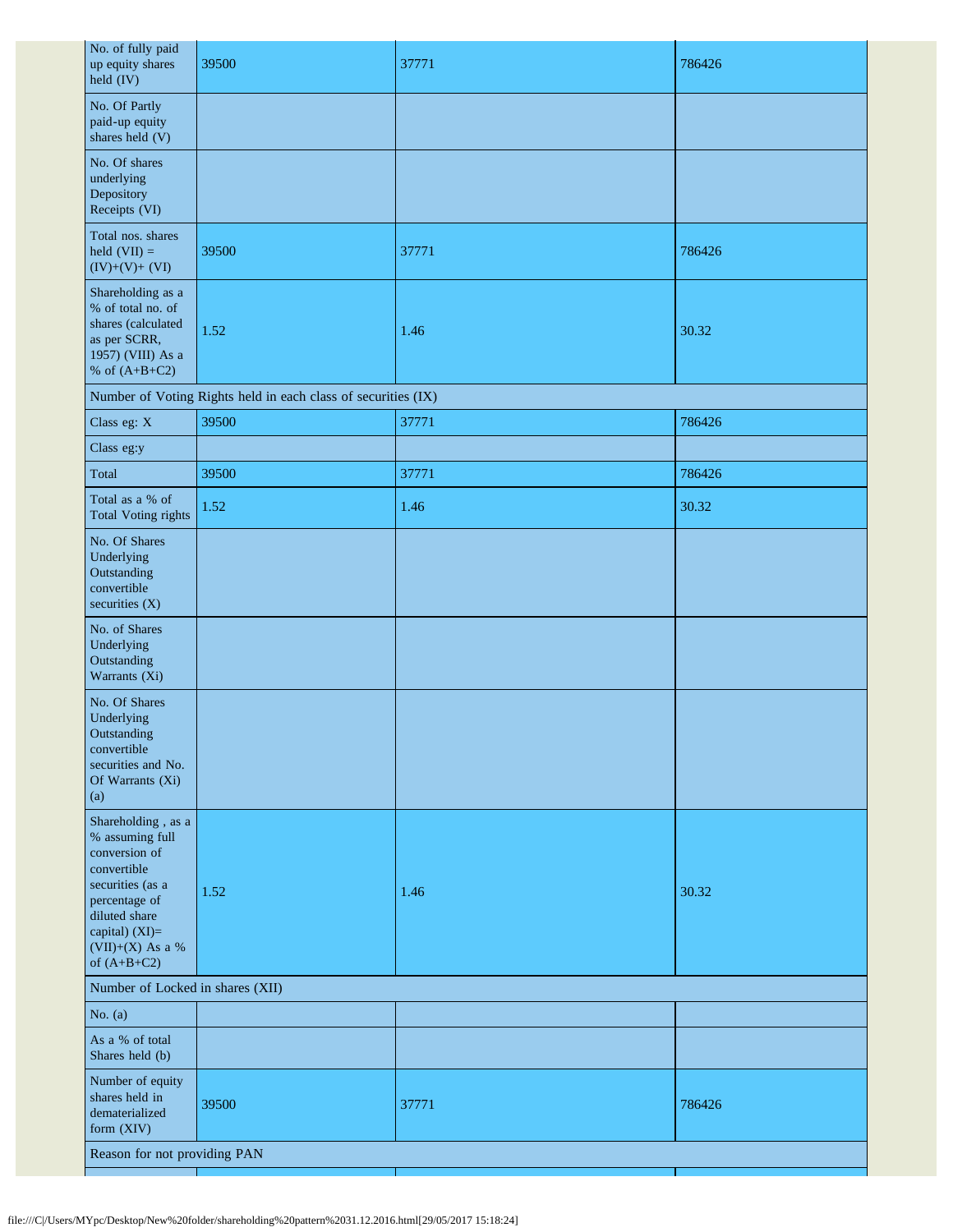| Any Other (specify)                                                                                                  |                                                               |                         |            |                       |  |
|----------------------------------------------------------------------------------------------------------------------|---------------------------------------------------------------|-------------------------|------------|-----------------------|--|
| Searial No.                                                                                                          | 1                                                             | $\overline{c}$          | 3          |                       |  |
| Category                                                                                                             | <b>Bodies Corporate</b>                                       | <b>Clearing Members</b> | <b>HUF</b> |                       |  |
| Category / More<br>than 1 percentage                                                                                 | Category                                                      | Category                | Category   |                       |  |
| Name of the<br>Shareholders (I)                                                                                      |                                                               |                         |            | Click here to go back |  |
| PAN (II)                                                                                                             |                                                               |                         |            | Total                 |  |
| No. of the<br>Shareholders (I)                                                                                       | 44                                                            | 9                       | 18         | 71                    |  |
| No. of fully paid<br>up equity shares<br>held (IV)                                                                   | 29318                                                         | 8683                    | 11178      | 49179                 |  |
| No. Of Partly<br>paid-up equity<br>shares held (V)                                                                   |                                                               |                         |            |                       |  |
| No. Of shares<br>underlying<br>Depository<br>Receipts (VI)                                                           |                                                               |                         |            |                       |  |
| Total nos. shares<br>held $(VII) =$<br>$(IV)+(V)+(VI)$                                                               | 29318                                                         | 8683                    | 11178      | 49179                 |  |
| Shareholding as a<br>% of total no. of<br>shares (calculated<br>as per SCRR,<br>1957) (VIII) As a<br>% of $(A+B+C2)$ | 1.13                                                          | 0.33                    | 0.43       | 1.89                  |  |
|                                                                                                                      | Number of Voting Rights held in each class of securities (IX) |                         |            |                       |  |
| Class eg: X                                                                                                          | 29318                                                         | 8683                    | 11178      | 49179                 |  |
| Class eg:y                                                                                                           |                                                               |                         |            |                       |  |
| Total                                                                                                                | 29318                                                         | 8683                    | 11178      | 49179                 |  |
| Total as a % of<br><b>Total Voting rights</b>                                                                        | 1.13                                                          | 0.33                    | 0.43       | 1.89                  |  |
| No. Of Shares<br>Underlying<br>Outstanding<br>convertible<br>securities $(X)$                                        |                                                               |                         |            |                       |  |
| No. of Shares<br>Underlying<br>Outstanding<br>Warrants (Xi)                                                          |                                                               |                         |            |                       |  |
| No. Of Shares<br>Underlying<br>Outstanding<br>convertible<br>securities and No.<br>Of Warrants (Xi)<br>(a)           |                                                               |                         |            |                       |  |
| Shareholding, as a<br>% assuming full                                                                                |                                                               |                         |            |                       |  |